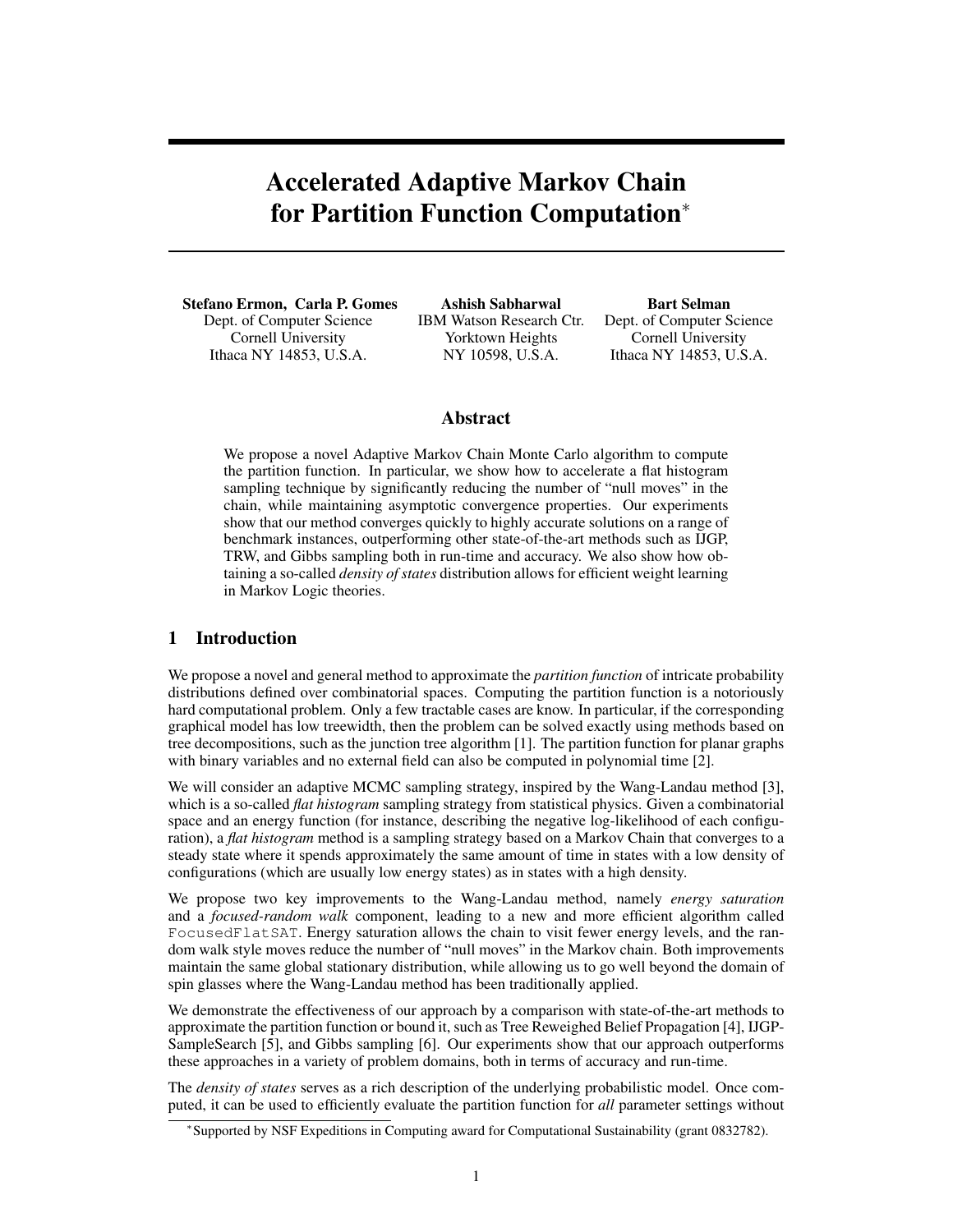the need for further inference steps — a stark contrast with competing methods for partition function computation. For instance, in statistical physics applications, we can use it to evaluate the partition function  $Z(T)$  for all values of the temperature T. This level of abstraction can be a fundamental advantage for machine learning methods: in fact, in a learning problem we can parameterize  $Z(\cdot)$ according to the model parameters that we want to learn from the training data. For example, in the case of a Markov Logic theory [7, 8] with weights  $w_1, \ldots, w_K$  of its K first order formulas, we can parameterize the partition function as  $Z(w_1, \ldots, w_k)$ . Upon defining an appropriate energy function and obtaining the corresponding density of states, we can then use efficient evaluations of the partition function to search for model parameters that best fit the training data, thus obtaining a promising new approach to learning in Markov Logic Networks and graphical models.

### 2 Probabilistic model and the partition function

We focus on intricate probability distributions defined over a set of configurations, i.e., assignments to a set of N discrete variables  $\{x_1, \ldots, x_N\}$ , assumed here to be Boolean for simplicity. The probability distribution is specified through a set of combinatorial features or *constraints* over these variables. Such constraints can be either *hard* or *soft*, with the  $i$ -th soft constraint  $C_i$  being associated with a weight  $w_i$ . Let  $\chi_i(x) = 1$  if a configuration x violates  $C_i$ , and 0 otherwise. The probability  $P_w(x)$  of x is defined as 0 if x violates any hard constraint, and as

$$
P_w(x) = \frac{1}{Z(w)} \exp\left(-\sum_{C_i \in \mathcal{C}_{\text{soft}}} w_i \chi_i(x)\right) \tag{1}
$$

otherwise, where  $C_{\text{soft}}$  is the set of soft constraints. The *partition function*,  $Z(w)$ , is simply the normalization constant for this probability distribution, and is given by:

$$
Z(w) = \sum_{x \in \mathcal{X}_{\text{hard}}} \exp\left(-\sum_{C_i \in \mathcal{C}_{\text{soft}}} w_i \chi_i(x)\right) \tag{2}
$$

where  $\mathcal{X}_{\text{hard}} \subseteq \{0,1\}^N$  is the set of configurations satisfying all hard constraints. Note that as  $w_i \to \infty$ , the soft constraint  $C_i$  effectively becomes a hard constraint. This factored representation is closely related to a graphical model where we use weighted Boolean formulas to specify clique potentials. This is a natural framework for combining purely logical and probabilistic inference, used for example to define grounded Markov Logic Networks [8, 9].

The partition function is a very important quantity but computing it is a well-known computational challenge, which we propose to address by employing the "density of states" method to be discussed shortly. We will compare our approach against several state-of-the-art methods available for computing the partition function or obtaining bounds on it. Wainwright et al. [4], for example, proposed a variational method known as tree re-weighting (TRW) to obtain bounds on the partition function of graphical models. Unlike standard Belief Propagation schemes which are based on Bethe free energies [10], the TRW approach uses a tree-reweighted (TRW) free energy which consists of a linear combination of free energies defined on spanning trees of the model. Using convexity arguments it is then possible to obtain upper bounds on various quantities, such as the partition function.

Based on iterated join-graph propagation, IJGP-SampleSearch [5] is a popular solver for the *probability of evidence* problem (i.e., partition function computation with a subset of "evidence" variables fixed) for general graphical models. This method is based on an importance sampling scheme which is augmented with systematic constraint-based backtracking search. An alternative approach is to use Gibbs sampling to estimate the partition function by estimating, using sample average, a sequence of *multipliers* that correspond to the ratios of the partition function evaluated at different weight levels [6]. Lastly, the partition function for planar graphs where all variables are binary and have only pairwise interactions (i.e., the zero external field case) can be calculated exactly in polynomial time [2]. Although we are interested in algorithms for the general (intractable) case, we used the software associated with this approach to obtain the ground truth for planar graphs and evaluate the accuracy of the estimates obtained by other methods.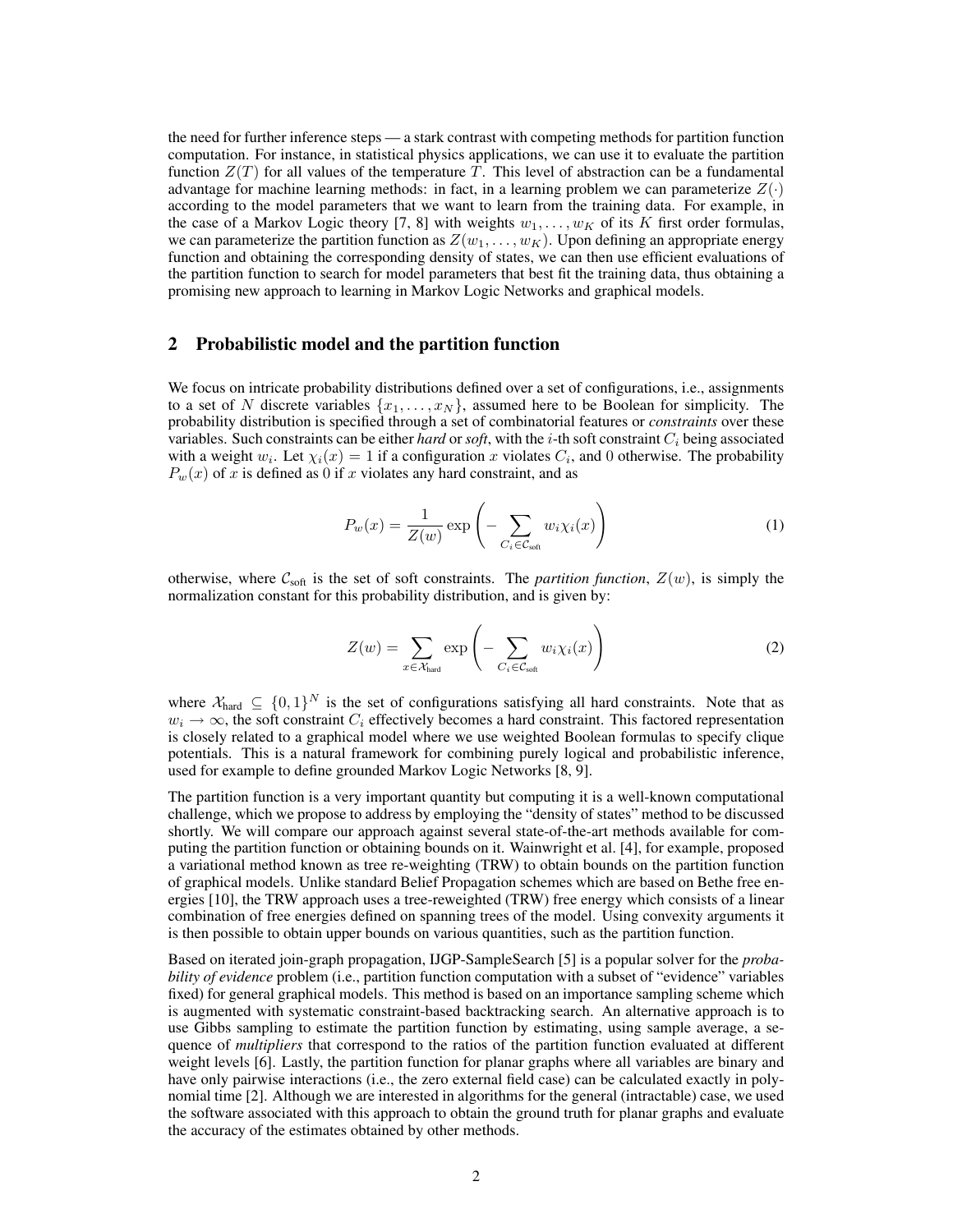# 3 Density of states

Our approach for computing the partition function is based on solving the density of states problem. Given a combinatorial space such as the one defined earlier and an energy function  $E: \{0,1\}^N \to$ R, the *density of states* (DOS) n is a function  $n : range(E) \rightarrow \mathbb{N}$  that maps energy levels to the number of configurations with that energy, i.e.,  $n(k) = |\{\sigma \in \{0,1\}^N \mid E(\sigma) = k\}|$ . In our context, we are interested in computing the number of configurations that satisfy certain properties that are specified using an appropriate energy function. For instance, we might define the *energy*  $E(\sigma)$  of a configuration  $\sigma$  to be the number of hard constraints that are violated by  $\sigma$ . Or we may use the sum of the weights of the violated soft constraints.

Once we are able to compute the full density of states, i.e., the number of configurations at each possible energy level, it is straightforward to evaluate the partition function  $Z(w)$  for any weight vector w, by summing up terms of the form  $n(i)$  exp( $-E(i)$ ), where  $E(i)$  denotes the energy of every configuration in state  $i$ . This is the method we use in this work for estimating the partition function. More complex energy functions may be defined for other related tasks, such as *weight learning*, i.e., given some training data  $\bar{x} \in \mathcal{X} = \{0, 1\}^N$ , computing  $\arg \max_w P_w(\bar{x})$  where  $P_w(\overline{x})$  is given by Equation (1). Here we can define the energy  $E(\sigma)$  to be  $w \cdot \ell$ , where  $\ell =$  $(\ell_1, \ldots, \ell_M)$  gives the number of constraints of weight  $w_i$  violated by  $\sigma$ . Our focus in the rest of the paper will thus be on computing the density of states efficiently.

#### 3.1 The MCMCFlatSAT algorithm

MCMCFlatSAT [11] is an Adaptive Markov Chain Monte Carlo (adaptive MCMC) method for computing the density of states for combinatorial problems, inspired by the Wang-Landau algorithm [3] from statistical physics. Interestingly, this algorithm does not make any assumption about the form or semantics of the energy. At least in principle, the only thing it needs is a partitioning of the state space, where the "energy" just provides an index over the subsets that compose the partition.

The algorithm is based on the flat histogram idea and works by trying to construct a reversible Markov Chain on the space  $\{0,1\}^N$  of all configurations such that the steady state probability of a configuration  $\sigma$  is inversely proportional to the density of states  $n(E(\sigma))$ . In this way, the stationary distribution is such that all the energy levels are visited equally often (i.e., when we count the visits to each energy level, we see a flat visit histogram). Specifically, we define a Markov Chain with the following transition probability:

$$
p_{\sigma \to \sigma'} = \begin{cases} \frac{1}{N} \min\left\{1, \frac{n(E(\sigma))}{n(E(\sigma'))}\right\} & d_H(\sigma, \sigma') = 1\\ 0 & d_H(\sigma, \sigma') > 1 \end{cases}
$$
(3)

where  $d_H(\sigma, \sigma')$  is the Hamming distance between  $\sigma$  and  $\sigma'$ . The probability of a self-loop  $p_{\sigma \to \sigma}$ is given by the normalization constraint  $p_{\sigma \to \sigma} + \sum_{\sigma' | d_H(\sigma, \sigma') = 1} p_{\sigma \to \sigma'} = 1$ . The detailed balance equation  $P(\sigma)p_{\sigma\to\sigma'}=P(\sigma')p_{\sigma'\to\sigma}$  is satisfied by  $P(\sigma)\propto 1/n(E(\sigma))$ . This means<sup>1</sup> that the Markov Chain will reach a stationary probability distribution  $P$  (regardless of the initial state) such that the probability of a configuration  $\sigma$  with energy  $E = E(\sigma)$  is inversely proportional to the number of configurations with energy  $E$ . This leads to an asymptotically flat histogram of the energies of the states visited because  $P(E) = \sum_{\sigma: E(\sigma) = E} P(\sigma) \propto n(E) \frac{1}{n(E)} = 1$  (i.e., independent of E).

Since the density of states is not known a priori, and computing it is precisely the goal of the algorithm, it is not possible to construct directly a random walk with transition probability (3). However it *is* possible to start with an initial guess  $g(\cdot)$  for  $n(\cdot)$  and keep updating this estimate  $g(\cdot)$  in a systematic way to produce a flat energy histogram and simultaneously make the estimate  $g(E)$  converge to the true value  $n(E)$  for every energy level E. The estimate is adjusted using a modification factor F which controls the trade-off between the convergence rate of the algorithm and its accuracy (large initial values of  $F$  lead to fast convergence to a rather inaccurate solution). For completeness, we provide the pseudo-code as Algorithm 1; see [11] for details.

<sup>&</sup>lt;sup>1</sup>The chain is finite, irreducible, and aperiodic, therefore ergodic.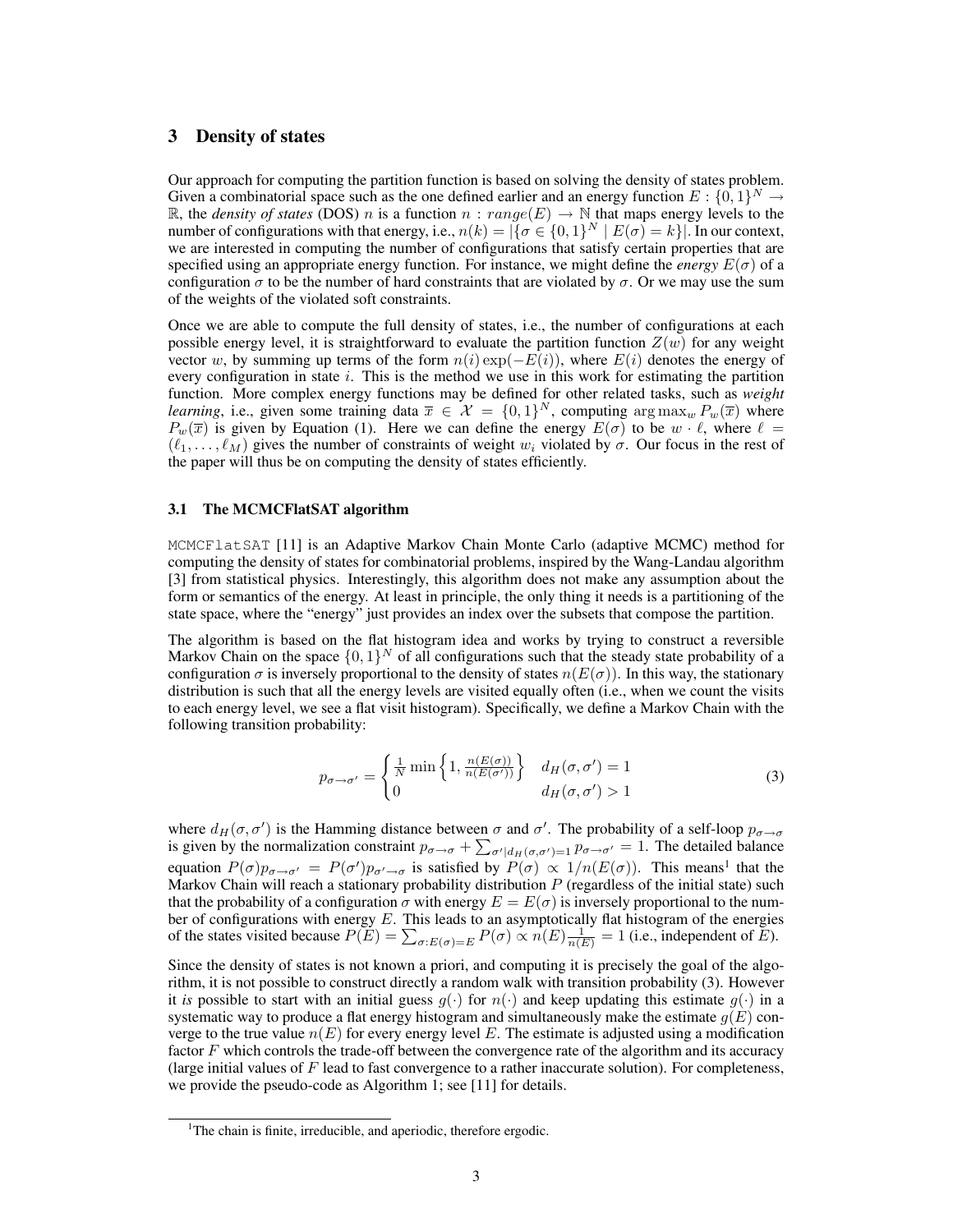Algorithm 1 MCMCFlat SAT algorithm to compute the density of states

1: Start with a guess  $g(E) = 1$  for all  $E = 1, \ldots, m$ 2: Initialize  $H(E) = 0$  for all  $E = 1, \ldots, m$ 3: Start with a modification factor  $F = F_0 = 1.5$ 4: repeat 5: Randomly pick a configuration  $\sigma$ 6: **repeat**<br>7: Gene 7: Generate a new configuration  $\sigma'$  (by flipping a variable) 8: Let  $E = E(\sigma)$  and  $E' = E(\sigma')$  (saturated energies) 9: Set  $\sigma = \sigma'$  with probability min  $\left\{1, \frac{g(E)}{g(E')}\right\}$  (move acceptance/rejection step) 10: Let  $E_c = E(\sigma)$  be the current energy level 11: Adjust the density  $g(E_c) = g(E_c) \times F$ <br>12: Undate visit histogram  $H(E_c) = H(E_c)$ Update visit histogram  $H(E_c) = H(E_c) + 1$ 13: **until** H is flat (all the values are at least 90% of the maximum value) 14: Reduce  $F, F \leftarrow \sqrt{F}$ 15: Reset the visit histogram  $H$ 16: **until**  $F$  is close enough to 1 17: Normalize g so that  $\sum_{E} g(E) = 2^N$ 18: **return** g as estimate of n

## 4 **FocusedFlatSAT**: Efficient computation of density of states

We propose two crucial improvements to MCMCFlatSAT, namely *energy saturation* and the introduction of a *focused-random walk* component, leading to a new algorithm called FocusedFlatSAT. As we will see in Table 1, FocusedFlatSAT provides the same accuracy as MCMCFlatSAT but is about 10 times faster on that benchmark. Moreover, our results for the Ising model (described below) in Figure 2 demonstrate that FocusedFlatSAT scales much better.

**Energy saturation.** The time needed for each iteration of MCMCF lat SAT to converge is significantly affected by the number of different non-empty energy levels (buckets). In many cases, the weights defining the probability distribution  $P_w(x)$  are all positive (i.e., there is an incentive to satisfy the constraints), and as an effect of the exponential discounting in Equation (1), configurations that violate a large number of constraints have a negligible contribution to the sum defining the partition function Z. We therefore define a new *saturated* energy function  $E'(\sigma) = \min\{E(\sigma), K\}$ , where K is a user-defined parameter. For the positive weights case, the partition function  $Z'$  associated with the saturated energy function is a guaranteed upper bound on the original  $Z$ , for any  $K$ . When all constraints are hard,  $Z' = Z$  for any value  $K \geq 1$  because only the first energy bucket matters. In general, when soft constraints are present, the bound gets tighter as  $K$  increases, and we can obtain theoretical worst-case error bounds when  $K$  is chosen to be a percentile of the energy distribution (e.g., saturation at median energy yields a 2x bound). In our experiments, we set  $K$  to be the average number of constraints violated by a random configuration, and we found that the error introduced by the saturation is negligible compared to other inherent approximations in density of states estimation. Intuitively, this is because the states where the probability is concentrated turn out to typically have a much lower energy than  $K$ , and thus an exponentially larger contribution to  $Z$ . Furthermore, energy saturation preserves the connectivity of the chain.

Focused Random Walk. Both in the original Wang-Landau method and in MCMCFlatSAT, new configurations are generated by flipping a variable selected uniformly at random [3, 11]. Let us call this configuration selection distribution the *proposal distribution*, and let  $T_{\sigma \to \sigma'}$  denote the probability of generating a  $\sigma'$  from this distribution while in configuration  $\sigma$ . In the Wang-Landau algorithm, proposed configurations are then rejected with a probability that depends on the density of states of the respective energy levels. Move rejections obviously lengthen the mixing time of the underlying Markov Chain. We introduce here a novel proposal distribution that significantly reduces the number of move rejections, resulting in much faster convergence rates. It is inspired by local search SAT solvers [12] and is especially critical for the class of highly combinatorial energy functions we consider in this work. We note that if the acceptance probability is taken to be

$$
\min\left\{1,\frac{n(E(\sigma))T_{\sigma'\to\sigma}}{n(E(\sigma'))T_{\sigma\to\sigma'}}\right\}
$$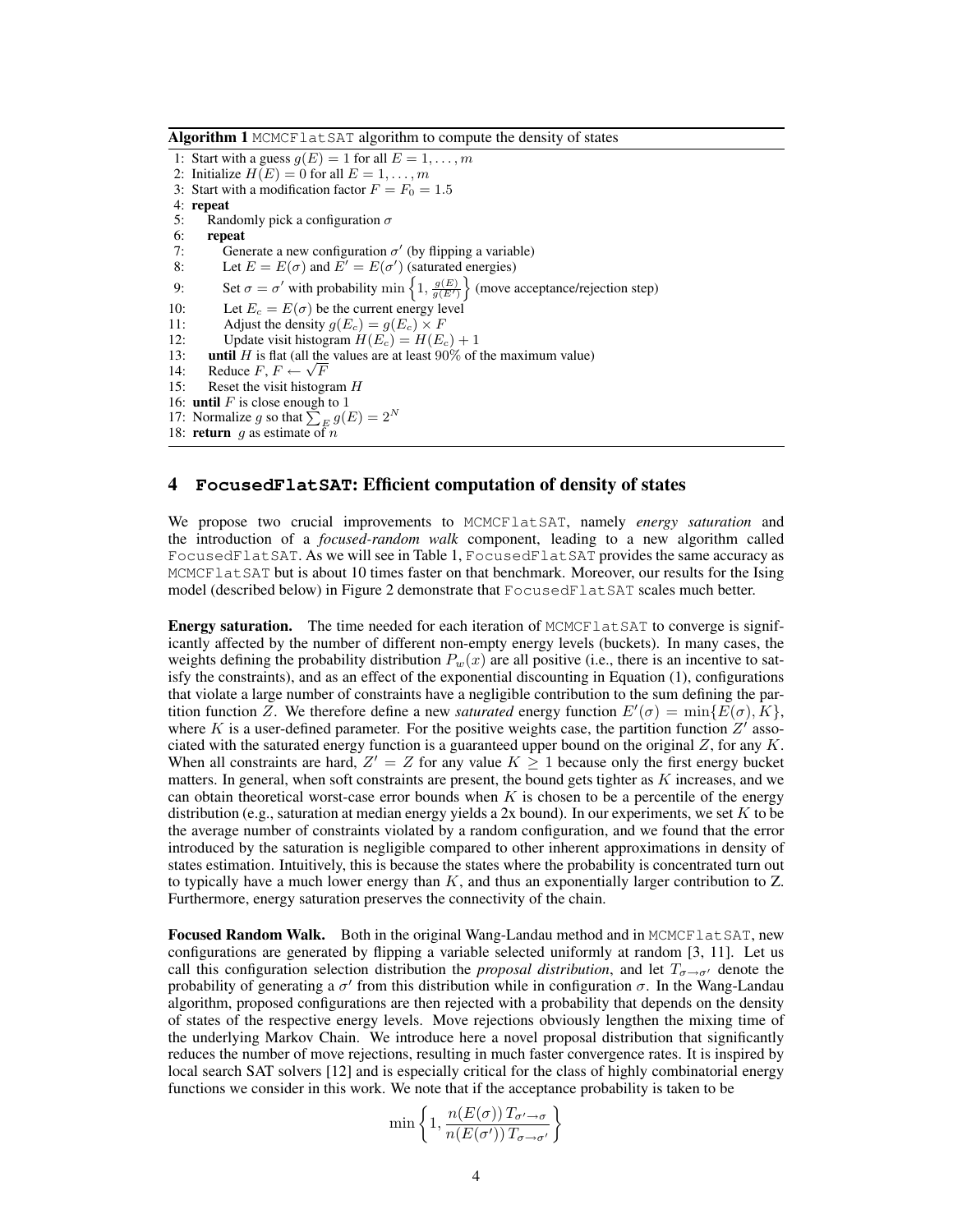

Figure 1: Histograms depicting the number of proposed moves accepted and rejected. Left: MCM-CFlatSAT. Right: FocusedFlatSAT. See PDF for color version.

the properties of the steady state distribution are preserved as long as the proposal distribution is such that the ergodicity property is maintained.

In order to understand the motivation behind the new proposal distribution, consider the move acceptance/rejection histogram shown in the left panel of Figure 1. For the instance under consideration, MCMCFlatSAT converged to a flat histogram after having visited each of the 385 energy levels (on x-axis) roughly 2.6M times. Each colored region shows the cumulative number of moves (on y-axis) accepted or rejected from each energy level (on x-axis) to another configuration with a higher, equal, or lower energy level, resp. This gives six possible move types, and the histogram shows how often is each taken at any energy level. Most importantly, notice that at low energy levels, a vast majority of the moves were proposed to a higher energy level and were rejected by the algorithm (shown as the dominating purple region). This is an indirect consequence of the fact that in such instances, in the low energy regime, the density of states increases drastically as the energy level is increases, i.e.,  $g(E') \gg g(E)$  when  $E' > E$ . As a result, most of the proposed moves are to higher energy levels and are in turn rejected by the algorithm in the move acceptance/rejection step discussed above.

In order to address this issue, we propose to modify the proposal distribution in a way that increases the chance of proposing moves to the same or lower energy levels, despite the fact that there are relatively few such moves. Inspired by local search SAT solvers, we enhance MCMCF lat SAT with a *focused random walk* component that gives preference to selecting variables to flip from violated constraints (if any), thereby introducing an indirect bias towards lower energy states. Specifically, if the given configuration  $\sigma$  is a satisfying assignment, pick a variable uniformly at random to be flipped (thus  $T_{\sigma\to\sigma'}=1/N$  when the Hamming distance  $d_H(\sigma,\sigma')=1$ , zero otherwise). If  $\sigma$  is not a solution, then with probability  $p$  a variable to be flipped is chosen uniformly at random from a randomly chosen violated constraint, and with probability  $1 - p$  a variable is chosen uniformly at random. With this approach, when  $\sigma$  is not solution and  $\sigma$  and  $\sigma'$  differ only on the *i*-th variable,

$$
T_{\sigma \to \sigma'} = (1 - p)\frac{1}{N} + p \frac{\sum_{c \in C | i \in c} \chi_c(\sigma) \cdot 1/|c|}{\sum_{c \in C} \chi_c(\sigma)}
$$

where  $\chi_c(\sigma) = 1$  iff  $\sigma$  violates constraint c and |c| denotes the number of variables in constraint c. With this proposal distribution we ensure that for all  $1 > p \ge 0$  whenever  $T_{\sigma \to \sigma'} > 0$ , we also have  $T_{\sigma'\to\sigma} > 0$ . Moreover, the connectivity of the Markov Chain is preserved (since we don't remove any edge from the original Markov Chain). We therefore have the following result:

**Proposition 1** *For all*  $p \in [0, 1)$ *, the Markov Chain with proposal distribution*  $T_{\sigma \to \sigma'}$  *defined above is irreducible and aperiodic. Therefore it has a unique stationary distribution, given by*  $1/n(E(\sigma))$ *.* 

The right panel of Figure 1 shows the move acceptance/rejection histogram when FocusedFlatSAT is used, i.e., with the above proposal distribution. The same instance now needs under 1.2M visits per energy level for the method to converge. Moreover, the number of rejected moves (shown in purple and green) in low energy states is significantly fewer than the dominating purple region in the left panel. This allows the Markov Chain to move more freely in the space and to converge faster.

Figure 2 shows a runtime comparison of FocusedFlatSAT against MCMCFlatSAT on  $n \times n$  Ising models (details to be discussed in Section 5). As we see, incorporating energy saturation reduces the time to convergence (while achieving the same level of accuracy), and using focused random walk moves further decreases the convergence time, especially as  $n$  increases.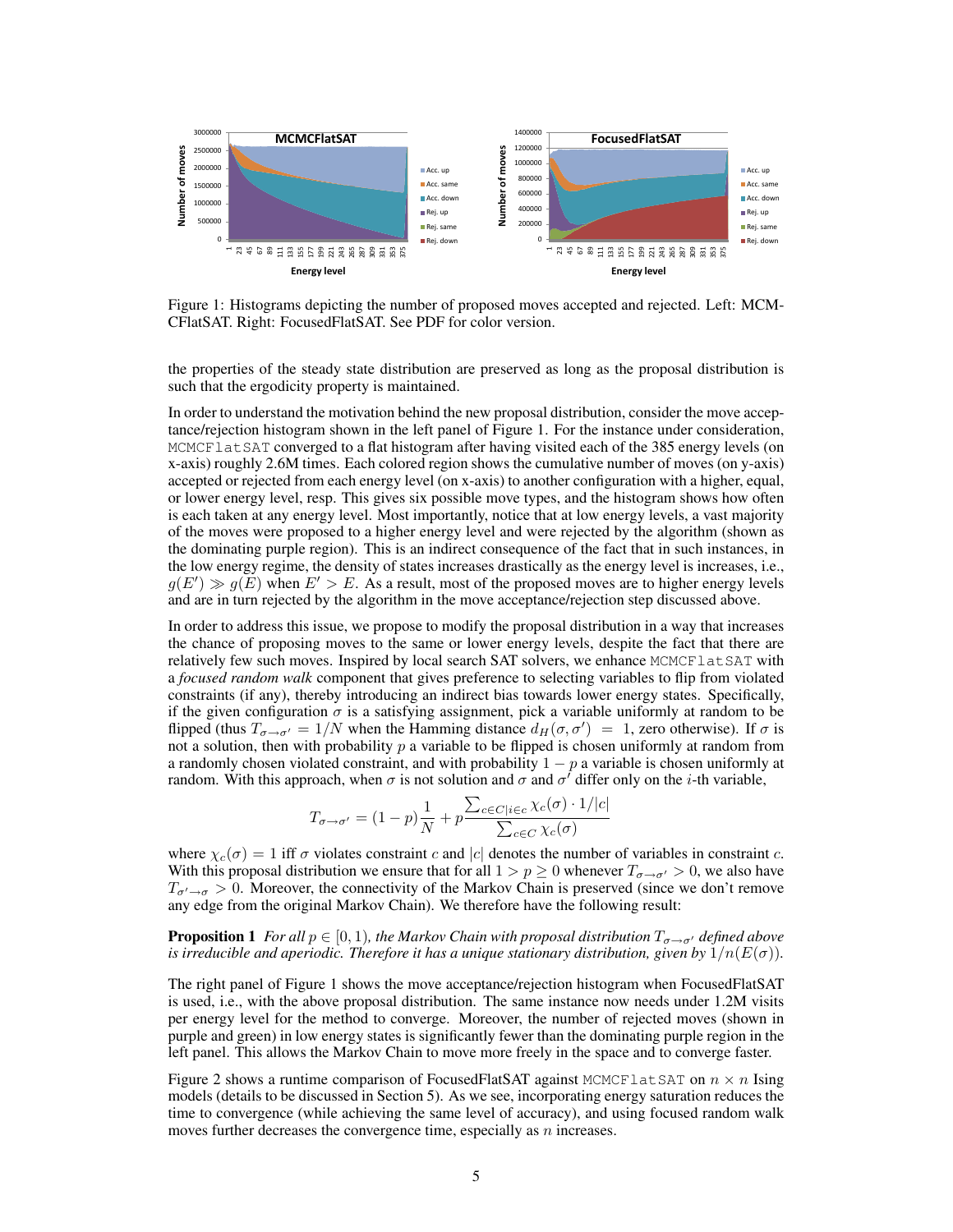

Figure 2: Runtime comparison on ferromagnetic Ising models on square lattices of size  $n \times n$ .

Table 1: Comparison with model counters; only hard constraints. Runtime is in seconds. Instance n m Exact # FocusedFlatSat MCMC-FlatSat SampleCount SampleMiniSAT

|                                    |                  |                  | Models                                                                                    | Time | Models                         | Time | Models                                       | Time | Models                         | Time |
|------------------------------------|------------------|------------------|-------------------------------------------------------------------------------------------|------|--------------------------------|------|----------------------------------------------|------|--------------------------------|------|
|                                    |                  |                  |                                                                                           |      |                                |      |                                              |      |                                |      |
| $\frac{12 \text{bitmax}}{6}$   252 |                  |                  | 766   $2.10 \times 10^{29}$   $1.91 \times 10^{29}$                                       |      | $156 \mid 1.96 \times 10^{29}$ |      | $1863 \mid$ > 2.40 $\times 10^{28}$          |      | $29$   $2.08\times10^{29}$     | 345  |
| $wff - 3 - 3.5$                    | 150 <sup>1</sup> |                  | 525   $1.40 \times 10^{14}$   $1.43 \times 10^{14}$                                       |      | $20 \mid 1.34 \times 10^{14}$  |      | $393 \mid$ > 1.60 $\times 10^{13}$           |      | $145 \mid 1.60 \times 10^{13}$ | 240  |
| wff-3.1.5                          | 100 <sup>1</sup> |                  | $150 1.80\times10^{21} 1.86\times10^{21}$                                                 |      | $1\, \,1.83\times10^{21}$      |      | $21 \mid$ > 1.00 $\times 10^{20}$            |      | 240 $1.58 \times 10^{21}$      | 128  |
| $wff-4-5.0$                        | 100 <sup>1</sup> | 500 <sub>1</sub> | $9.31 \times 10^{16}$                                                                     |      | 5   $8.64 \times 10^{16}$      |      | $189 \mid$ > 8.00 $\times 10^{15}$           |      | $120 \mid 1.09 \times 10^{17}$ | 191  |
| l 1s8-norm                         |                  |                  | 301   1603   5.40 $\times$ 10 <sup>11</sup>   <b>5.78</b> $\times$ <b>10<sup>11</sup></b> |      | $231 \mid 5.93 \times 10^{11}$ |      | $2693 \mid$ > 3.10 $\times$ 10 <sup>10</sup> |      | $1140$   $2.22 \times 10^{11}$ | 168  |

# 5 Experimental evaluation

We compare FocusedFlatSAT against several state-of-the-art methods for computing an estimate of or bound on the partition function.<sup>2</sup> An evaluation such as this is inherently challenging as the ground truth is very hard to obtain and computational bounds can be orders of magnitude off from the truth, making a comparison of estimates not very meaningful. We therefore propose to evaluate the methods on either small instances whose ground truth can be evaluated by "brute force," or larger instances whose ground truth (or bounds on it) can be computed analytically or through other tools such as efficient model counters. We also consider planar cases for which a specialized polynomial time exact algorithm is available. Efficient methods for handling instances of small treewidth are also well known; here we push the boundaries to instances of relatively higher treewidth.

For partition function evaluation, we compare against the tree re-weighting (TRW) variational method for upper bounds, the iterated join-graph propagation (IJGP), and Gibbs sampling; see Section 2 for a very brief discussion of these approaches. For weight learning, we compare against the Alchemy system. Unless otherwise specified, the energy function used is always the number of violated constraints, and we use a 50% ratio of random moves ( $p = 0.5$ ). The algorithm is run for 20 iterations, with an initial modification factor  $F_0 = 1.5$ . The experiments were conducted on a 16-core 2.4 GHz Intel Xeon machine with 32 GB memory, running RedHat Linux.

Hard constraints. First, consider models with only hard constraints, which define a uniform measure on the set of satisfying assignments. In this case, the problem of computing the partition function is equivalent to standard model counting. We compare the performance of FocusedFlatSAT with MCMC-FlatSat and with two state-of-the-art approximate model counters: SampleCount [13] and SampleMiniSATExact [14]. The instances used are taken from earlier work [11]. The results in Table 1 show that FocusedFlatSAT almost always obtains much more accurate solution counts, and is often significantly faster (about an order of magnitude faster than MCMC-FlatSat).

 $\sum_{\sigma} \exp(-E(\sigma))$  with  $E(\sigma) = \sum_{(i,j)} w_{ij} \mathcal{I}[\sigma_i \neq \sigma_j]$ . Here  $\mathcal I$  is the indicator function. This **Soft Constraints.** We consider Ising Models defined on an  $n \times n$  square lattice where  $P(\sigma)$  = imposes a penalty  $w_{ij}$  if spins  $\sigma_i$  and  $\sigma_j$  are not aligned. We consider a ferromagnetic case where  $w_{ij} = w > 0$  for all edges, and a frustrated case with a mixture of positive and negative interactions.

The partition function for these planar models is computable with a specialized polynomial time algorithm, as long as there is no external magnetic field [2]. In Figure 3, we compare the true value of the partition function  $Z^*$  with the estimate obtained using FocusedFlatSAT and with the upper

<sup>2</sup>Benchmark instances available online at http://www.cs.cornell.edu/∼ermonste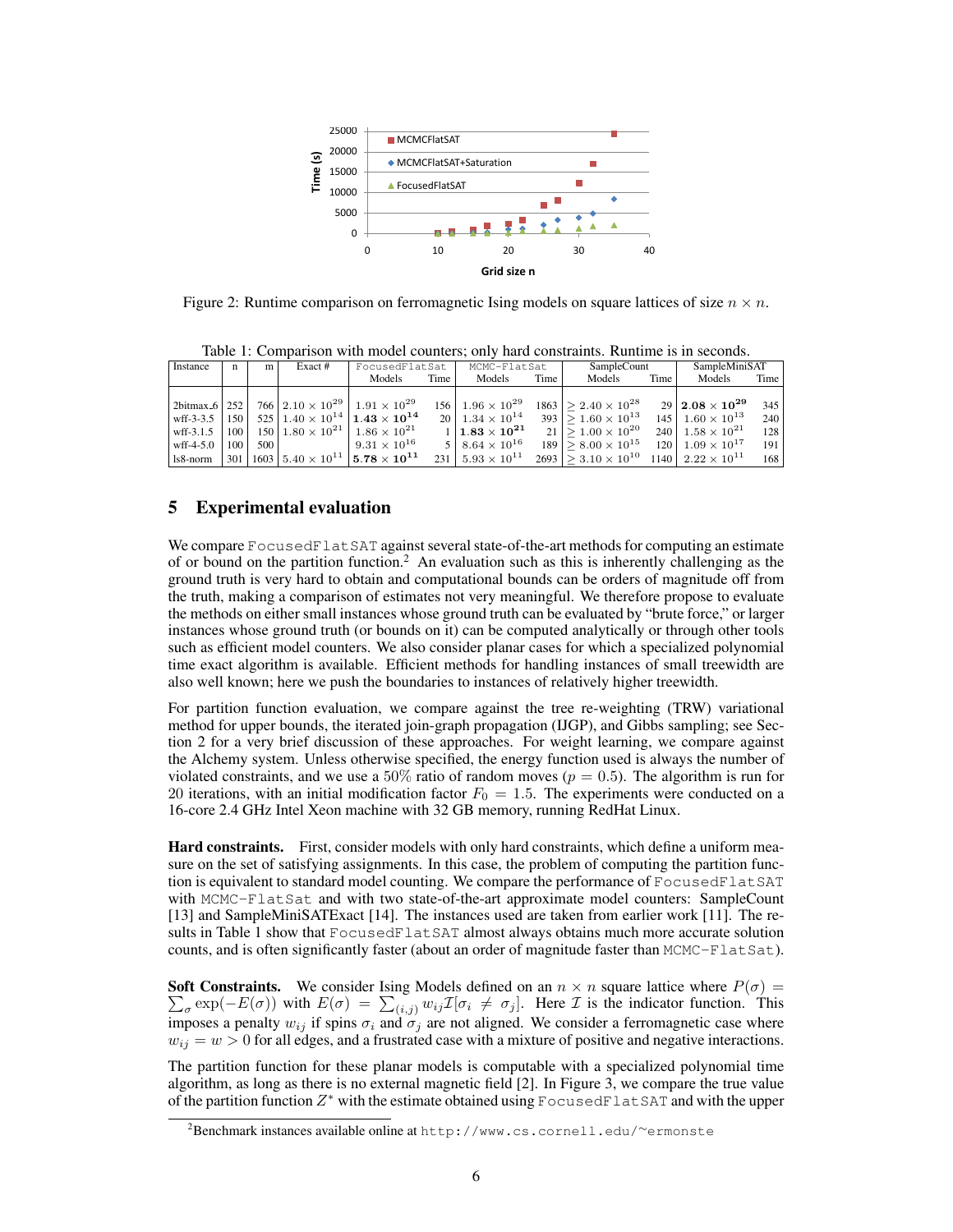

Figure 3: Error in  $\log_{10}(Z)$ . Left:  $40 \times 40$  ferromagnetic grid. Right:  $32 \times 32$  spin glass grid.

| $\sqrt{2}$       |      |      |        |                             |                  |      |                          |      |                  |      |
|------------------|------|------|--------|-----------------------------|------------------|------|--------------------------|------|------------------|------|
| Instance         | n    | m    | Weight | $\log_{10} \overline{Z(w)}$ | FocusedFlatSat   |      | <b>IJGP-SampleSearch</b> |      | Gibbs            |      |
|                  |      |      |        |                             | $\log_{10} Z(w)$ | Time | $\log_{10} Z(w)$         | Time | $\log_{10} Z(w)$ | Time |
| grid32x32        | 1024 | 3968 |        | 16.0920                     | 16.0964          | 628  | 14.4330                  | 600  | 15.4856          | 651  |
| grid32x32        | 1024 | 3968 |        | 16.0920                     | 16.0964          | 628  | 13.8980                  | 2000 |                  |      |
| grid40x40        | 1600 | 6240 |        | 23.5434                     | 23.4844          | 1522 | 15.9386                  | 2000 | 22.3125          | 1650 |
| 2bitmax6         | 252  | 766  | 5.     | 29.3222<br>↘                | 30.4373          | 360  | 12.0526                  | 600  | 25.1274          | 732  |
| 2bitmax6         | 252  | 766  | 5      | > 29.3222                   | 30.4373          | 360  | 12.3802                  | 2000 |                  |      |
| wff.100.150      | 100  | 150  | 5      | >21.2553                    | 21.3187          | 5    | 21.3373                  | 200  | 21.3992          | 40   |
| wff.100.150      | 100  | 150  | 8      | > 21.2553                   | 21.2551          | 5    | 21.2694                  | 200  | 21.3107          | 40   |
| 1s8-normalized   | 301  | 1603 | 3      | >11.7324                    | 17.6655          | 589  | 16.5458                  | 600  | 8.6825           | 708  |
| 1s8-normalized   | 301  | 1603 | 6      | >11.7324                    | 11.7974          | 589  | $-2.3987$                | 600  | $-17.356$        | 770  |
| 1s8-normalized   | 301  | 1603 | 6      | >11.7324                    | 11.7974          | 589  | $-1.7459$                | 1200 |                  |      |
| 1s8-normalized   | 301  | 1603 | 6      | >11.7324                    | 11.7974          | 589  | $-1.8578$                | 2000 |                  |      |
| ls8-simplified-2 | 172  | 673  | 6      | > 4.3083                    | 4.3379           | 100  | $-1.8305$                | 1200 | 2.8516           | 300  |
| ls8-simplified-4 | 119  | 410  | 6      | > 2.2479                    | 2.3399           | 63   | 2.7037                   | 1200 | $-6.7132$        | 174  |
| ls8-simplified-5 | 83   | 231  | 6      | >1.3424                     | 1.3880           | 40   | 1.3688                   | 600  | 1.3420           | 51   |

Table 2: Log partition function for weighted formulas.

bound given by TRW (which is generally much faster but inaccurate), for a range of  $w$  values. What is plotted is the accuracy,  $\log Z - \log Z^*$ . We see that the estimate provided by FocusedFlatSAT is very accurate throughout the range of  $w$  values. For the ferromagnetic model, the bounds obtained by TRW, on the other hand, are tight only when the weights are sufficiently high, when essentially only the two ground states of energy zero matter. On spin glasses, where computing ground states is itself an intractable problem, TRW is unsurprisingly inaccurate even in the high weights regime. The consistent accuracy of FocusedFlatSAT here is a strong indication that the method is accurately computing the density of most of the underlying states. This is because, as the weight  $w$  changes, the value of the partition function is dominated by the contributions of a different set of states.

Table 2 (top) shows a comparison with IJGP-SampleSearch and Gibbs Sampling for the ferromagnetic case with  $w = 1$ . Here FocusedFlatSAT provides the most accurate estimates, even when other methods are given a longer running time. E.g., IJGP is two orders of magnitude off for the  $32 \times 32$  grid.<sup>3</sup> Results with other weights are similar but omitted due to limited space. FocusedFlatSAT also significantly outperforms IJGP and Gibbs sampling in accuracy on the circuit synthesis instance *2bitmax6*. All methods perform well on randomly generated 3-SAT instances, but FocusedFlatSAT is much faster.

As another test case, we use formulas from a previously used model counting benchmark involving  $n \times n$  Latin Square completion [11], and add a weight w to each constraint. Since these instances have high treewidth, are non-planar, and beyond the reach of direct enumeration, we don't have ground truth for this benchmark. However, we are able to provide a lower bound, $4$  which is given by the number of models of the original formula. Our results are reported in Table 2. Our lower bound indicates that the estimate given by FocusedFlatSAT is more accurate, even when other methods are given a longer running time. As the last 3 lines of the table show, IJGP and Gibbs sampling improve in performance as the problem is simplified more and more, by fixing the values of 2, 4, or 5 "cells" and simplifying the instance. Nonetheless, on the un-simplified *ls8-normalized* with weight 6, both IJGP and Gibbs sampling underestimate by over 12 orders of magnitude.

 $3$ On smaller instances with limited treewidth, IJGP-SampleSearch quickly provides good estimates.

<sup>&</sup>lt;sup>4</sup>The upper bound provided by TRW is very loose on this benchmark (possibly because of the conversion to a pairwise field) and not reported.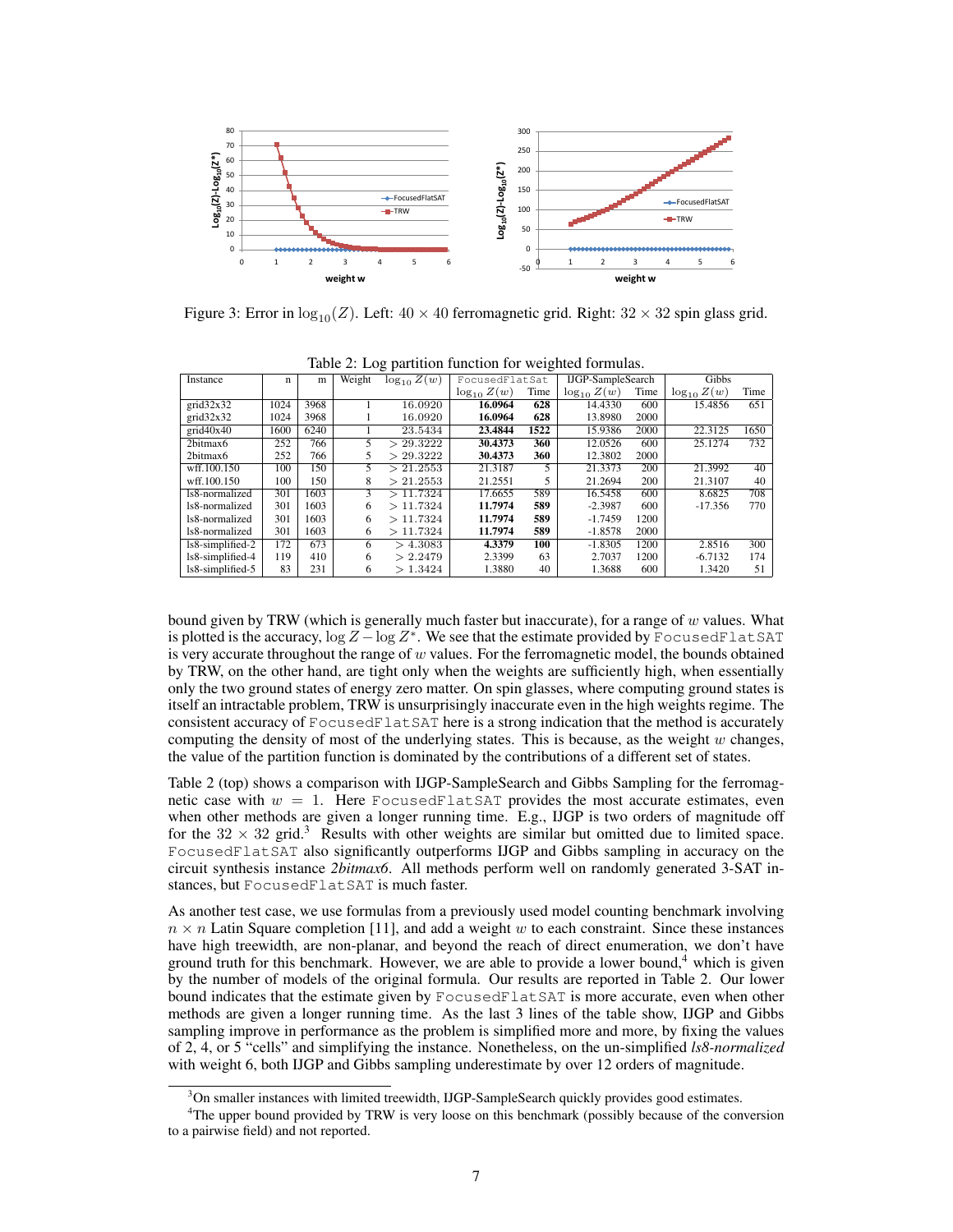| Type             | <b>Training Data</b>        | Optimal                | FocusedFlatSAT   | Alchemy          |
|------------------|-----------------------------|------------------------|------------------|------------------|
|                  |                             | Likelihood $(O)$       | Accuracy $(F/O)$ | Accuracy $(A/O)$ |
| ThreeChain(30)   | $\overline{x}$ = data-30-1  | $4.09 \times 10^{-27}$ | 1.0              | 0.08             |
|                  | $\overline{x}$ = data-30-2  | $9.31 \times 10^{-10}$ | 1.0              | 0.93             |
| FourChain(5)     | $\overline{x}$ = dataFC-5-1 | $5.77 \times 10^{-6}$  | 1.0              | 0.61             |
|                  | $\overline{x}$ = dataFC-5-2 | $3.84 \times 10^{-3}$  | 1.0              | 0.000097         |
| HChain(10)       | $\overline{x}$ = dataH-10-1 | $1.19 \times 10^{-9}$  | 1.0              | 0.87             |
|                  | $\overline{x}$ = dataH-10-2 | $2.62 \times 10^{-9}$  | 1.0              | 0.53             |
| SocialNetwork(5) | $\overline{x}$ = data-SN-1  | $2.98 \times 10^{-8}$  | 1.0              | 0.69             |
|                  | $\overline{x}$ = data-SN-2  | $2.44 \times 10^{-9}$  | 1.0              | 0.2              |

Table 3: Weight learning: likelihood of the training data  $\bar{x}$  computed using learned weights.

**Weight learning.** Suppose the set of soft constraints  $C_{\text{soft}}$  is composed of M disjoint sets of constraints  $\{\mathcal{S}_i\}_{i=1}^M$ , where all the constraints  $c \in \mathcal{S}_i$  have the same weight  $w_i$  that we wish to learn from data (for instance, these constraints can all be groundings of the same first order formula in Markov Logic [8]). Let us assume for simplicity that there are no hard constraints. The probability  $P_w(x)$  can be parameterized by a weight vector  $w = (w_1, \dots, w_M)$ . The key observation is that the partition function can be written as  $Z(\mathbf{w}) = \sum_{\ell_1} \sum_{\ell_2} \ldots \sum_{\ell_M} n(\ell_1, \ldots, \ell_M) \exp(-\mathbf{w} \cdot \ell),$ where  $n(\ell_1, \ldots, \ell_M)$  gives the number of configurations that violate  $\ell_i$  constraints of type  $S_i$  for  $i = 1, \ldots, M$ . This function  $n(\ell_1, \ldots, \ell_M)$  is precisely the density of states required to compute  $Z(\mathbf{w})$  for all values of w, without additional inference steps.

Given training data  $\bar{x} \in \{0,1\}^N$ , the problem of weight learning is that of finding  $\arg \max_{\mathbf{w}} P_{\mathbf{w}}(\bar{x})$ where  $P_{\mathbf{w}}(\overline{x})$  is given by Eqn. (1). Once we compute  $n(\ell_1, \ldots, \ell_M)$  using FocusedFlatSAT, we can efficiently evaluate  $Z(\mathbf{w})$ , and therefore  $P_\mathbf{w}(\overline{x})$ , as a function of the parameters  $\mathbf{w} =$  $(w_1, \ldots, w_M)$ . Using this efficient evaluation as a black-box, we can solve the weight learning problem using a numerical optimization package with no additional inference steps required.<sup>5</sup>

We evaluate this learning method on relatively simple instances on which commonly used software such as Alchemy can be a few orders of magnitude off from the optimal likelihood of the training data. Specifically, Table 3 compares the likelihood of the training data under the weights learned by FocusedFlatSAT and by Generative Weight Learning [7], as implemented in Alchemy, for four types of Markov Logic theories. The Optimal Likelihood value is obtained using a partition function computed either by direct enumeration or using analytic results for the synthetic instances.

The instance *ThreeChain(K)* is a grounding of the following first order formulas  $\forall x P(x) \Rightarrow$  $Q(x), \forall x Q(x) \Rightarrow R(x), \forall x R(x) \Rightarrow P(x)$  while *FourChain(K)* is a similar chain of 4 implications. The instance  $HChain(K)$  is a grounding of  $\forall x P(x) \land Q(x) \Rightarrow R(x), \forall x R(x) \Rightarrow P(x)$  where  $x \in \{a_1, a_2, \ldots, a_K\}$ . The instance *SocialNetwork(K)* (from the Alchemy Tutorial) is a grounding of the following first order formulas where  $x, y \in \{a_1, a_2, \ldots, a_K\}$ :  $\forall x \forall y$  Friend $(x, y) \Rightarrow$  $(Smokes(x) \Leftrightarrow Smokes(y)), \forall x \; Smokes(x) \Rightarrow Cancer(x).$ 

Table 3 shows the accuracy of FocusedFlatSAT and Alchemy for the weight learning task, as measured by the resulting likelihood of observing the data in the learned model, which we are trying to maximize. The accuracy is measured as the ratio of the optimal likelihood (O) and the likelihood in the learned model (F and A, resp.). In these instances, FocusedFlatSAT always matches the optimal likelihood up to two digits of precision, while Alchemy can underestimate it by several orders of magnitude, e.g., by over 4 orders in the case of *FourChain(5)*.

# 6 Conclusion

We introduced FocusedFlatSAT, a Markov Chain Monte Carlo technique based on the flat histogram method with a random walk style component to estimate the partition function from the density of states. We demonstrated the effectiveness of our approach on several types of problems. Our method outperforms the current state-of-the-art techniques on a variety of instances, at times by several orders of magnitude. Moreover, from the density of states we can obtain directly the partition function  $Z(w)$  as a function of the model parameters w. We show an application of this property to weight learning in Markov Logic Networks.

<sup>&</sup>lt;sup>5</sup>Storing the full density function  $n(\ell_1, \ldots, \ell_M)$  of course requires space (and hence time) that is exponential in  $M$ . One must use a relatively coarse partitioning of the state space for scalability when  $M$  is large.